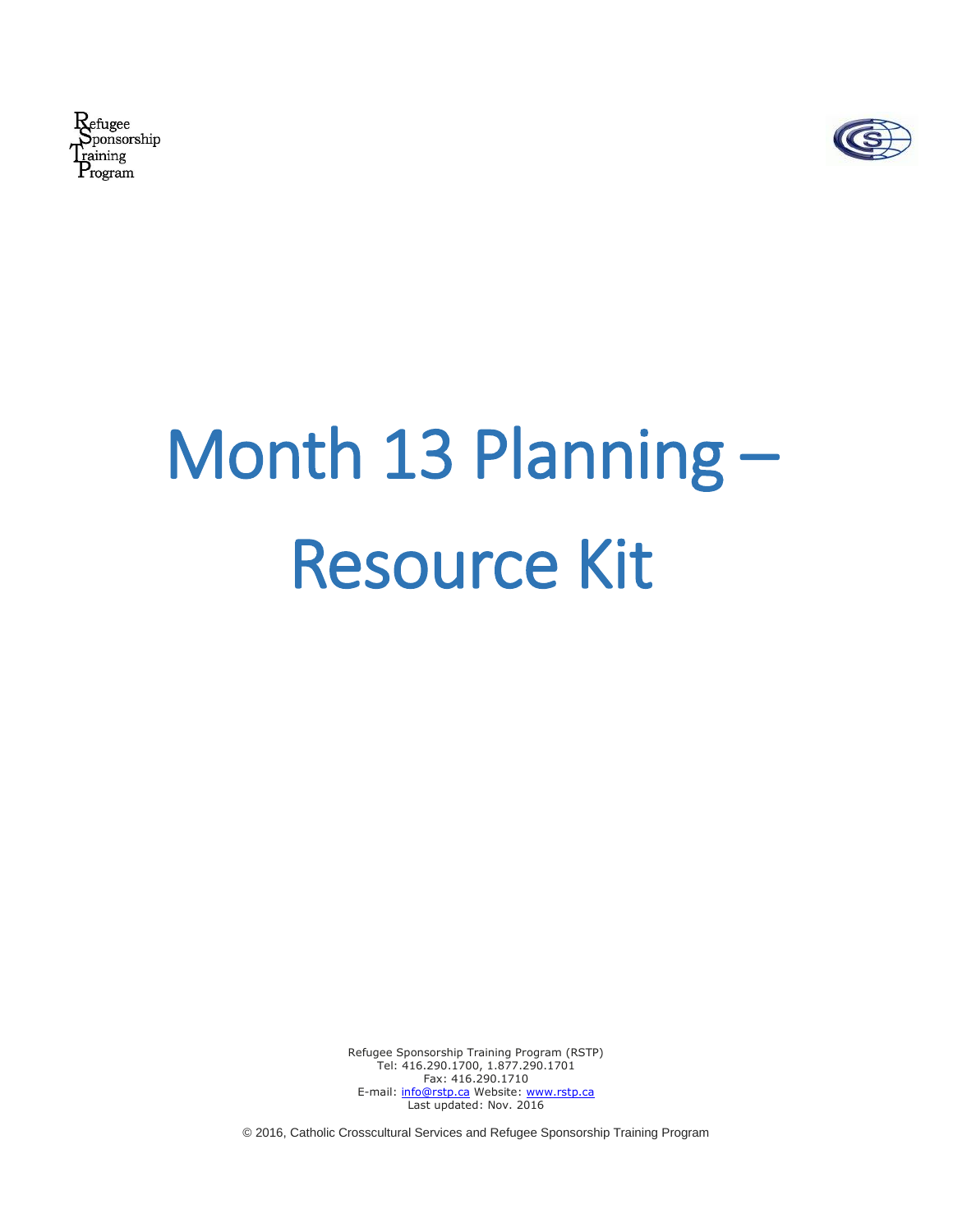# **Contents**

| 1. Month 13 Planning - FAQs               |  |
|-------------------------------------------|--|
| 2. Month 13 Planning-Sponsors' Evaluation |  |
| 3. Month 13 Planning – Checklist          |  |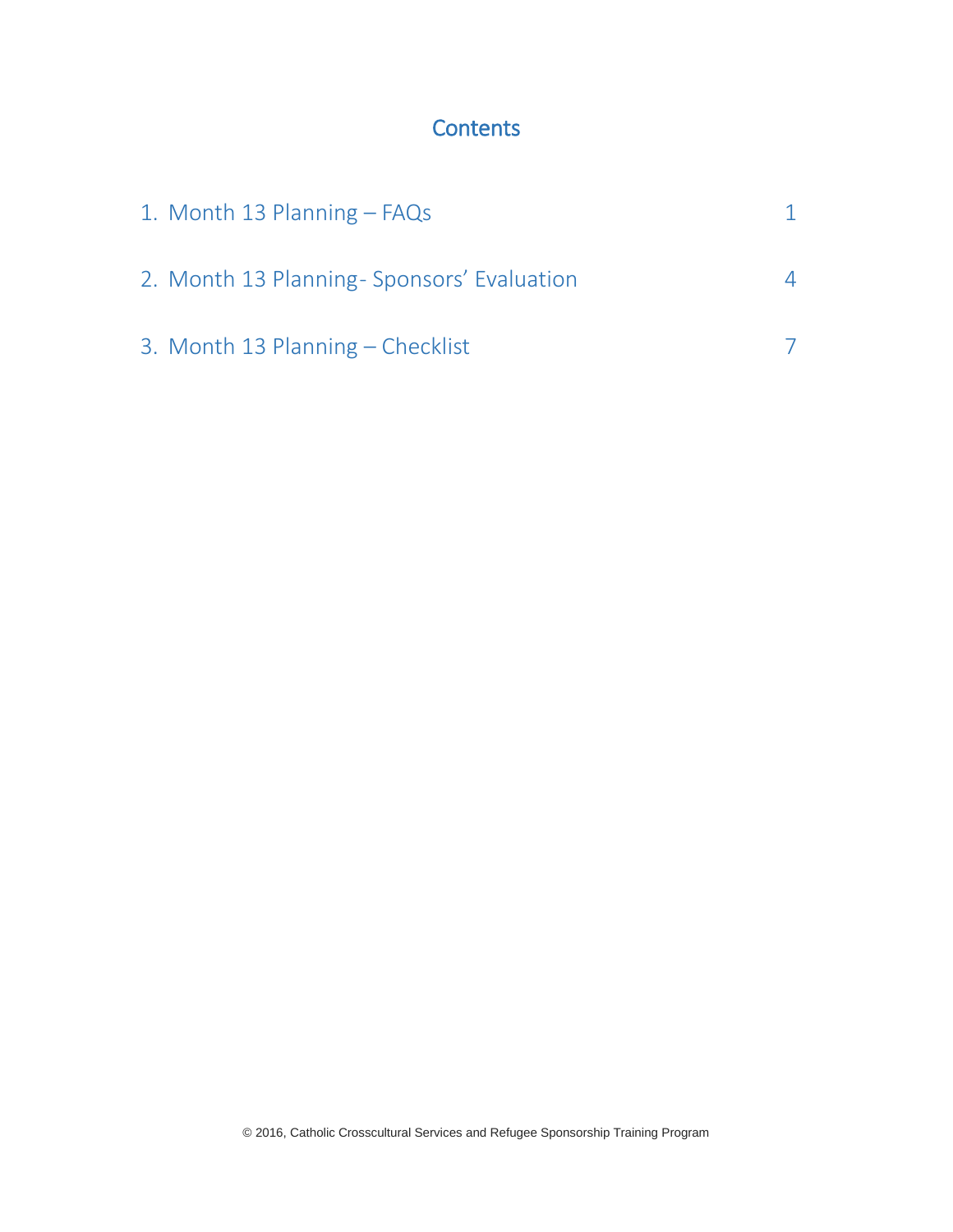# Month 13 Planning – FAQs

## What should the sponsoring group consider when the sponsorship period is coming to an end?

Sponsors should consider the following as they approach the end of the sponsorship period:

- Evaluating the sponsorship period, including your experience as sponsors, i.e. successes, challenges and lessons learned;
- The settlement needs of the newcomer(s) before the sponsorship period comes to an end, i.e. any assistance required during the transition and post-sponsorship period; and,
- $\bullet$  The sponsors' relationship with newcomer(s) in the post-sponsorship period.

## When do we begin preparing the newcomer(s) for the post-sponsorship period?

Sponsors are advised to **begin preparing newcomer(s) for the end of the sponsorship period**, and the transition to the postsponsorship period, **as early as Month 9**. In Month 9, sponsors are advised to communicate to the newcomer(s) that the sponsorship period will be ending in 3 months, and that the sponsoring group is not obligated to provide financial and settlement support beyond Month 12.

At the beginning of Month 9, sponsors are advised to conduct a **needs assessment** to determine what needs to be done before the sponsorship period concludes at the end of Month 12 to prepare the newcomer(s) for the transition to the post-sponsorship period. The assessment should be conducted in conjunction with the newcomer(s) to ensure that there are no unmet needs or service gaps at the end of Month 12.

# What essential information should be communicated to the newcomer(s) before the sponsorship period ends?

Sponsors are advised to communicate to the newcomer(s) as soon as possible after arrival that the sponsorship period is 12 months (2 years for Joint Assistance Sponsorship [JAS] cases), and that the sponsoring group is not obligated to provide financial and settlement support beyond Month 12. Sponsors are strongly advised to communicate this clearly to newcomer(s) and ensure that the newcomer(s) are aware of the exact date when the sponsorship ends.

**Starting in Month 9**, sponsors should **begin preparing newcomer(s) for the end of the sponsorship period**. Before the end of Month 12, sponsors are advised to use the **Month 13 Planning Checklist** to ensure that the newcomer(s) have the information they require, as well as necessary skills, knowledge and services for the post-sponsorship period. Examples include, but are not limited to:

- Access to affordable housing;
- How to pay rent and other household bills;
- How to budget and transfer money electronically;
- Access job search services and resources; and,
- How to contact emergency services.

Information that sponsoring groups should provide to newcomer(s) about transitioning to the post-sponsorship period includes, but is not limited to: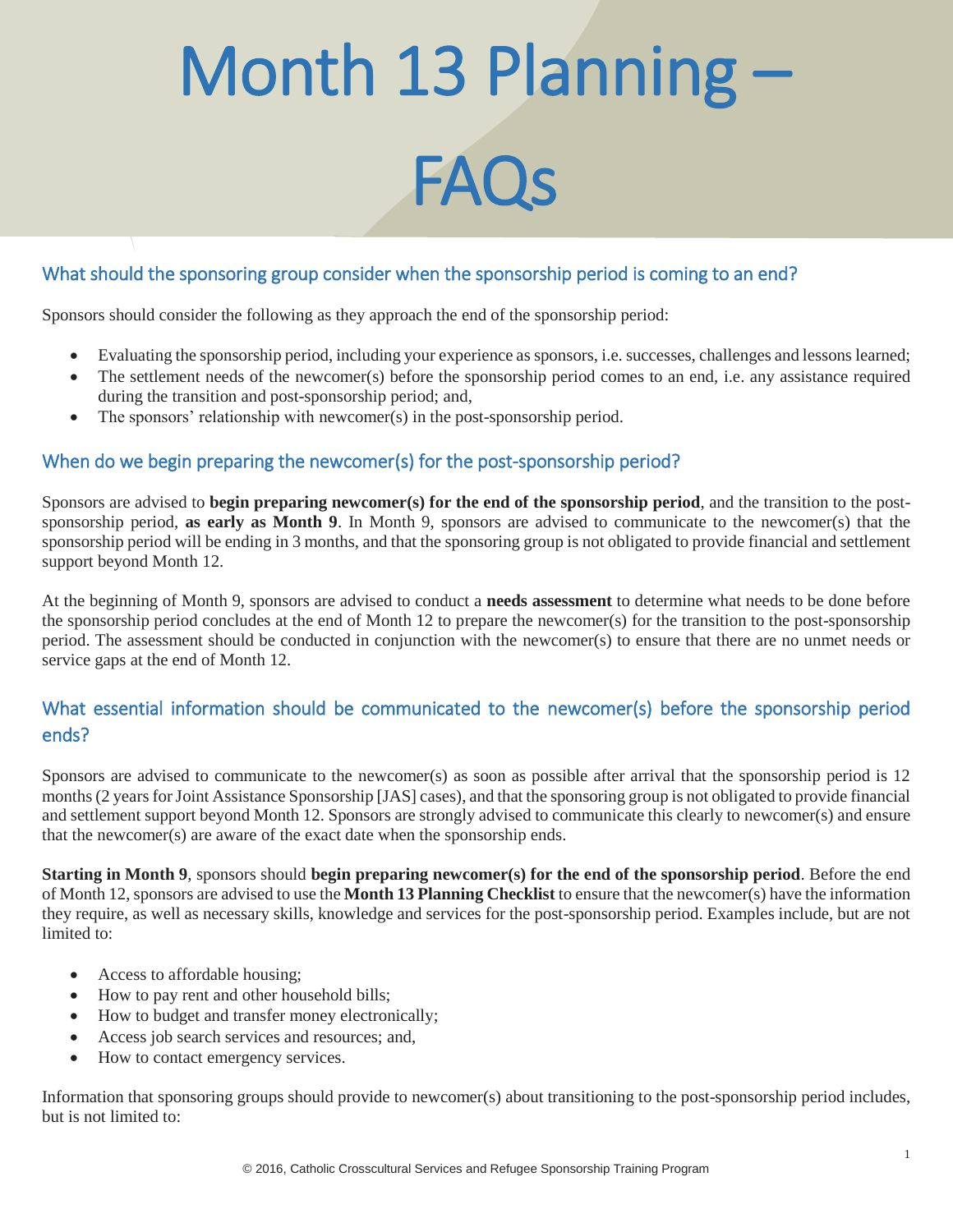- Social assistance (including eligibility and how to apply);
- Eligibility for subsidized housing (including when and how to apply);
- Services offered by local settlement agencies;
- Taxes (including how and when to apply, assistance available when completing tax returns and entitlement for tax benefits);
- Educational programs and subsidies offered by local schools and colleges for further education (including further ESL); and,
- Changes in healthcare coverage (i.e. end of IFHP coverage, and alternative options for loss of coverage).

# Is there a checklist that sponsoring groups can use to ensure that all essential information is communicated and all tasks are completed before the sponsorship period ends?

Sponsors are strongly advised to use the **Month 13 Planning Checklist** to assist them with ensuring that all essential information is communicated to the newcomer(s), as well as ensuring the newcomer(s) have the necessary skills, knowledge and services, for the post-sponsorship period.

## When and how should self-sufficiency be assessed?

Self-sufficiency should be continually assessed throughout the sponsorship period by sponsors. Some benchmarks of selfsufficiency include, but are not restricted to: employment/self-employment with sufficient income to cover living costs; and, the ability to conduct day-to-day tasks (e.g. paying rent, bills, budgeting, knowledge of local area and transportation etc.).

## What services are available, and what steps should be taken, when it appears that the newcomer(s) are not self-sufficient?

It is important for sponsors not to feel disheartened or discouraged if the newcomer(s) they have sponsored are not self-sufficient by the end of Month 12. Sponsors must recognize that **integration is a long-term process** which can take many years and is influenced by a number of factors. Sponsors are the start of the integration process, and it is unrealistic to expect the newcomer(s) to be fully integrated into Canadian society by the end of Month 12.

If newcomer(s) are not self-sufficient by the end of Month 12, the newcomer(s) are entitled to apply for the following services and assistance that will help them achieve self-sufficiency:

- Social assistance and welfare support;
- Subsidized housing:
- Further ESL classes;
- Employment training support; and,
- Community activities and social support groups.

Sponsors are advised to see what services are available to newcomer(s) within their province and municipality, as some services may be restricted or additional services may be available based on location.

# When, and how, should newcomer(s) that are not self-sufficient apply for social assistance?

Sponsors are advised to **research what social assistance or income assistance programs are available within their province**, what the average processing times are, and the specifics of how to apply. **Sponsors should ensure that the newcomer(s) receive their first social assistance payment at the end of Month 12** so that they are able to cover their rent for Month 13, as well as pay for groceries and bills.

 In **Alberta**, the **Income Support Program** is administered by the Ministry of Human Services. Newcomer(s) can apply for social assistance online [\(https://myalbertasupports.humanservices.alberta.ca/CitizenPortal/application.do#\)](https://myalbertasupports.humanservices.alberta.ca/CitizenPortal/application.do). Once the application is submitted, the newcomer(s) will be given a time to meet with a case worker. **Website:** <http://www.humanservices.alberta.ca/financial-support/689.html>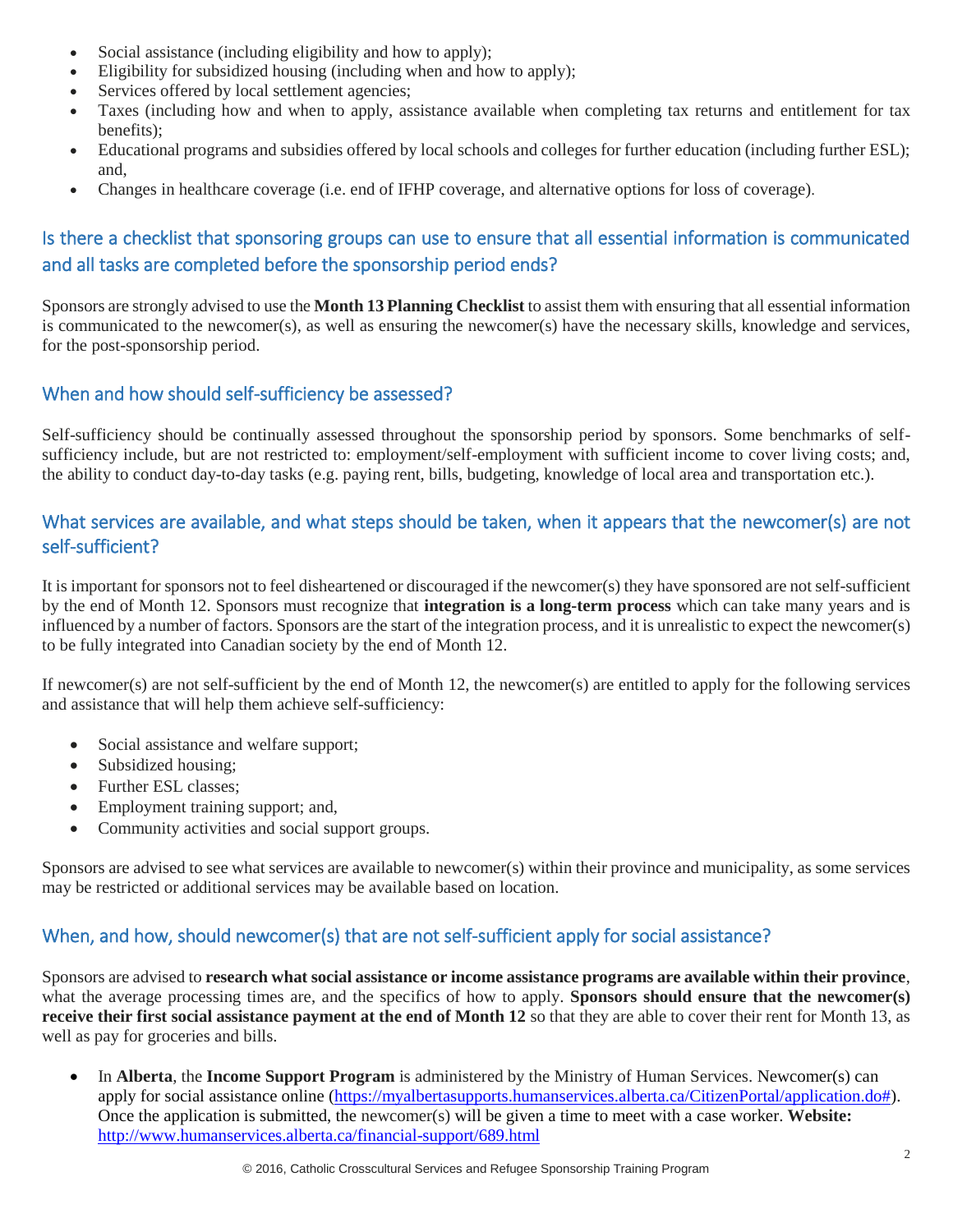- In **British Colombia**, the application for the **BC Employment and Assistance Program** can be submitted online, and is followed by an in-person or phone interview with a case worker. Sponsors in **British Colombia** are advised to contact their local Work BC Centre for more information. **Website**: [http://www2.gov.bc.ca/gov/content/family-social](http://www2.gov.bc.ca/gov/content/family-social-supports/income-assistance/apply-for-assistance)[supports/income-assistance/apply-for-assistance](http://www2.gov.bc.ca/gov/content/family-social-supports/income-assistance/apply-for-assistance)
- Newcomer(s) in **Manitoba** can apply for the **Employment and Income Assistance Program**. Before newcomer(s) are able to submit an application for the program, they may need to attend a pre-intake orientation. Newcomer(s) in **Manitoba** are advised to contact their local office for more information on how to apply for the **Employment and Income Assistance Program**. **Website**:<http://www.gov.mb.ca/fs/misc/loc/winnipeg.html>
- In **New Brunswick**, newcomer(s) are able to apply for the **Social Development Program**. Newcomer(s) are advised to contact their local Social Development Regional Office for more information on how to apply. **Website**: [http://www2.gnb.ca/content/gnb/en/services/services\\_renderer.10295.Social\\_Assistance\\_Program.html#serviceDescri](http://www2.gnb.ca/content/gnb/en/services/services_renderer.10295.Social_Assistance_Program.html#serviceDescription) [ption](http://www2.gnb.ca/content/gnb/en/services/services_renderer.10295.Social_Assistance_Program.html#serviceDescription)
- In **Newfoundland**, newcomer(s) are able to apply for income support from the Department of Advanced Education and Skills. **Website**:<http://www.aes.gov.nl.ca/income-support/application.html>
- In **Nova Scotia** the Department of Community Services is responsible for delivering the **Employment Support and Income Assistance Program**. Newcomer(s) in **Nova Scotia** can apply for the program via telephone. **Website**: [http://novascotia.ca/coms/employment/income\\_assistance/HowtoApply.html](http://novascotia.ca/coms/employment/income_assistance/HowtoApply.html)
- Newcomer(s) in **Ontario** are able to apply for **Ontario Works** at the start of Month 12, to ensure that they receive coverage at the end of Month 12. Newcomer(s) can apply for Ontario Works online, in-person, or by phone. Newcomer(s) in **Ontario** are advised to contact their local Ontario Works office to see what the best and quickest way to apply is for their municipality. **Website**:<http://www.mcss.gov.on.ca/en/mcss/programs/social/ow/>
- Newcomer(s) in **Prince Edward Island** are able to apply for the **Social Assistance Program** via telephone. **Website**: <https://www.princeedwardisland.ca/en/information/family-and-human-services/social-assistance-program>
- For newcomer(s) in **Saskatchewan**, the **Saskatchewan Assistance Program (SAP)** offers varying kinds of financial help. Newcomer(s) in **Saskatchewan** are advised to contact their local Social Welfare office for more information and how to apply. **Website**[: https://www.saskatchewan.ca/residents/family-and-social-support/find-a-social-services](https://www.saskatchewan.ca/residents/family-and-social-support/find-a-social-services-office)[office.](https://www.saskatchewan.ca/residents/family-and-social-support/find-a-social-services-office)

## Are newcomer(s) entitled to subsidized/low-income housing once the sponsorship period has ended?

Sponsors are advised to research whether their provincial government offers any subsidized or low-income housing and assist the newcomer(s) with applying for the program, or provide them with the information on how to apply. Sponsors must consider processing and waiting times, as waitlists may be longer in some areas compared to others.

# What kind of relationship should sponsoring groups have with the newcomer(s) in the post-sponsorship period?

Sponsors are welcome to continue providing financial and/or settlement support after Month 12 for PSR and BVOR newcomer(s) at their discretion. However, **sponsors are not obligated to do so**. If sponsors do decide to provide financial support after Month 12, sponsors must research how this support may affect any social assistance or income assistance the newcomer(s) may be receiving from the provincial government, as it may result in them not being eligible for social assistance, or having their payments reduced.

Sponsors may also wish to keep in contact with the newcomer(s) they sponsored to see if they could be of any assistance in the post-sponsorship period. However, **sponsors should respect the newcomer(s)' right to self-determination** in the postsponsorship period, as they did during the sponsorship period.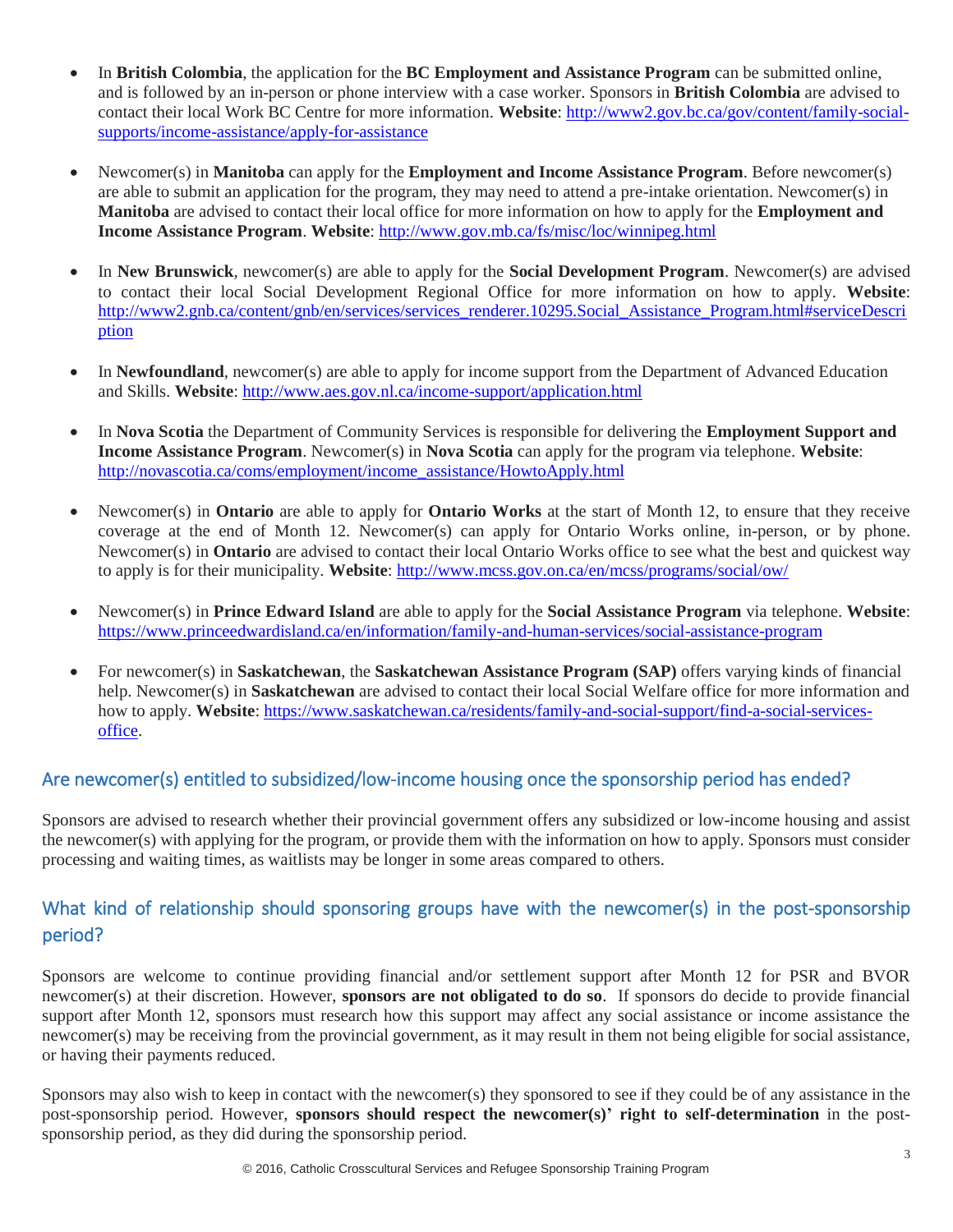# Month 13 Planning – Sponsors' Evaluation

1) What were your sponsoring group's goals for the sponsorship period before the newcomers arrived?

2) Were these goals achieved? If so, how?

3) What were some of the successes of the sponsorship? How did you achieve them?

4) What were some of the challenges of the sponsorship? How did you overcome them?

5) Did you have expectations of the sponsorship? Were these expectations "realistic"? Were these expectations met?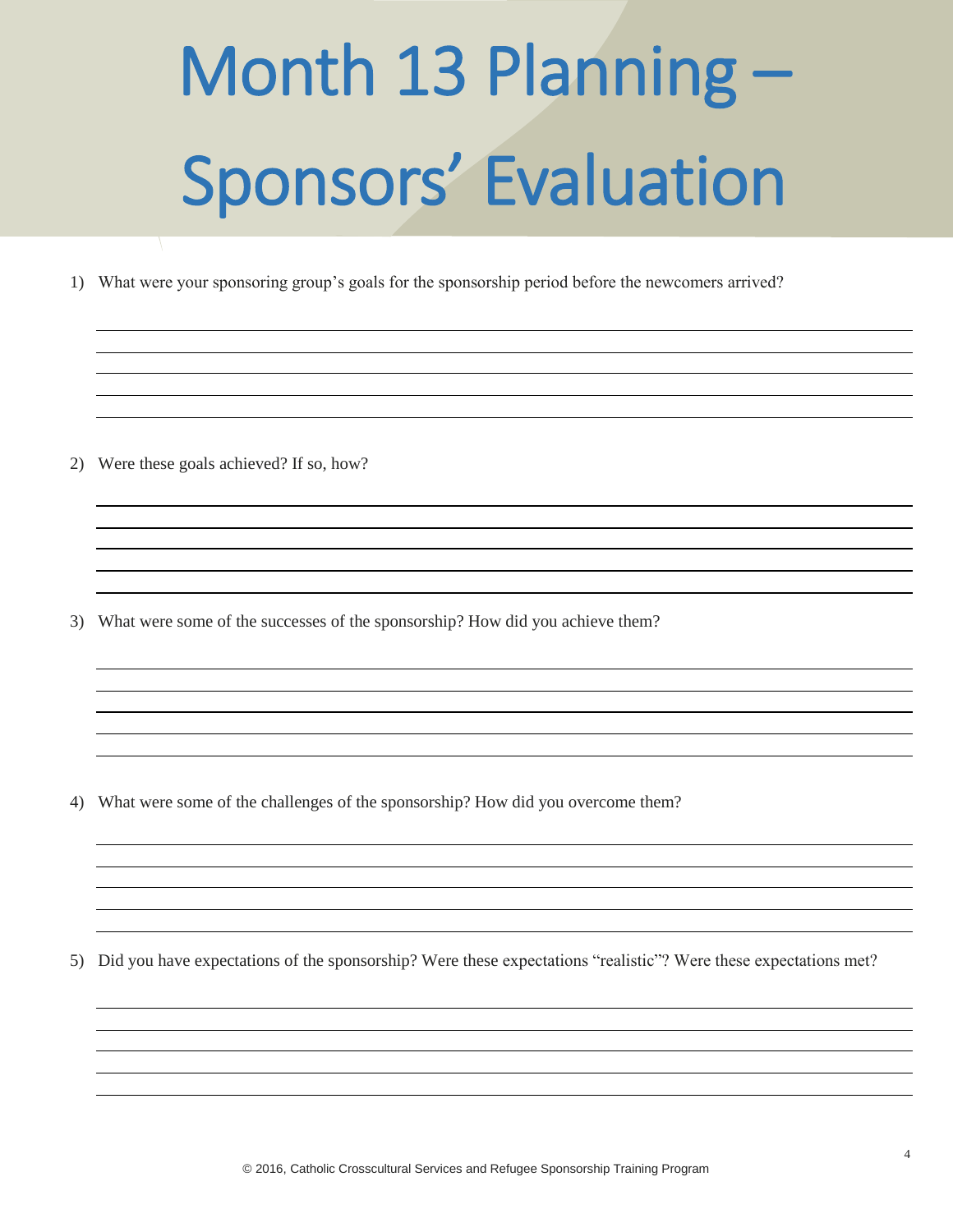6) Were the newcomers' needs met?

7) What feedback have you had from the newcomers about the sponsorship?

8) How self-sufficient are the newcomers?

9) What specific actions did you take to promote self-sufficiency, and facilitate and empower the newcomers?

10) How effective was communication between sponsors and newcomers throughout the sponsorship period?

11) Looking back, is there anything that you would do differently?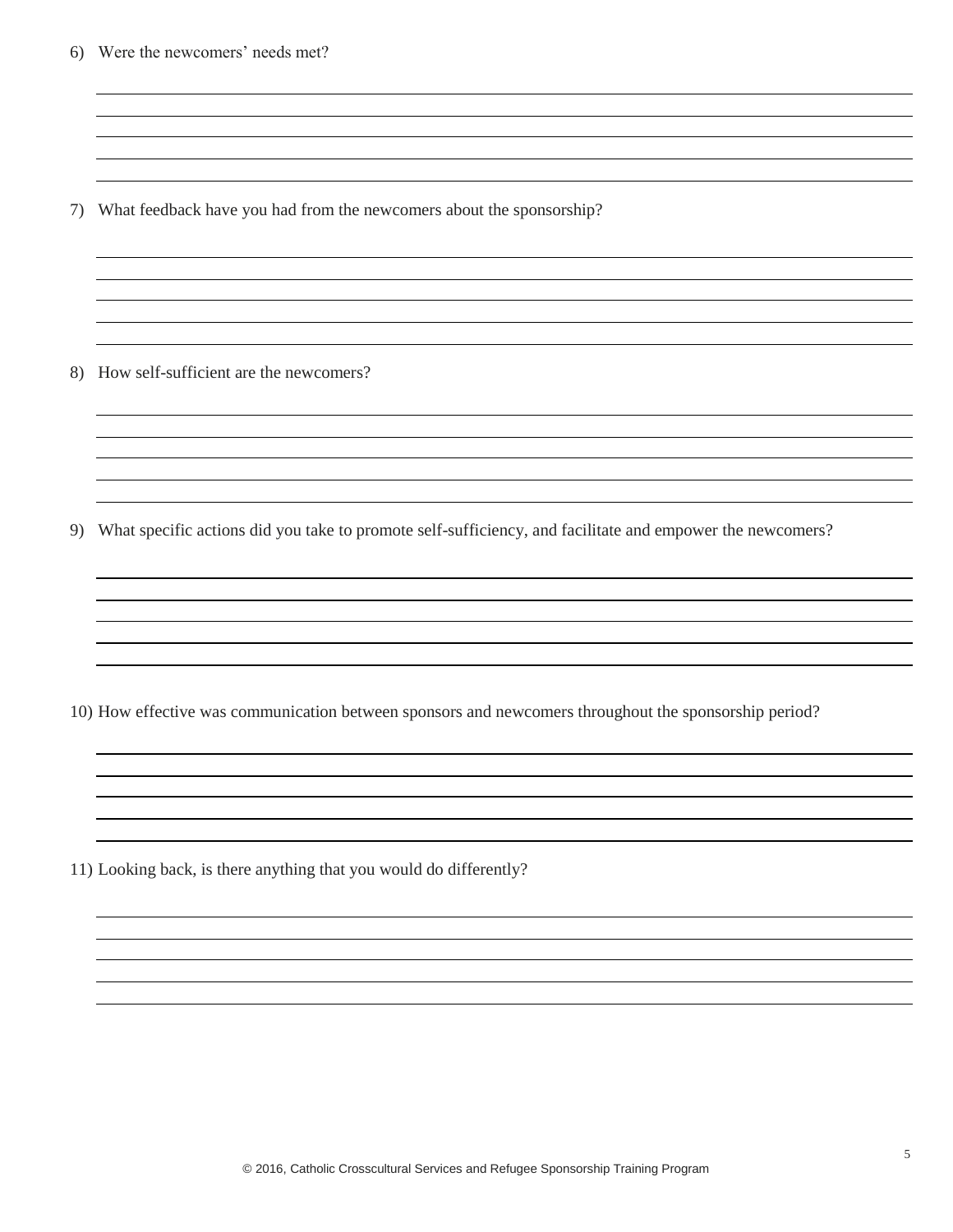12) What did you learn, both individually and collectively, from engaging in refugee sponsorship?

<u> 1980 - Andrea Santa Alemania, amerikana amerikana amerikana amerikana amerikana amerikana amerikana amerikan</u>

13) Would you engage in refugee sponsorship again?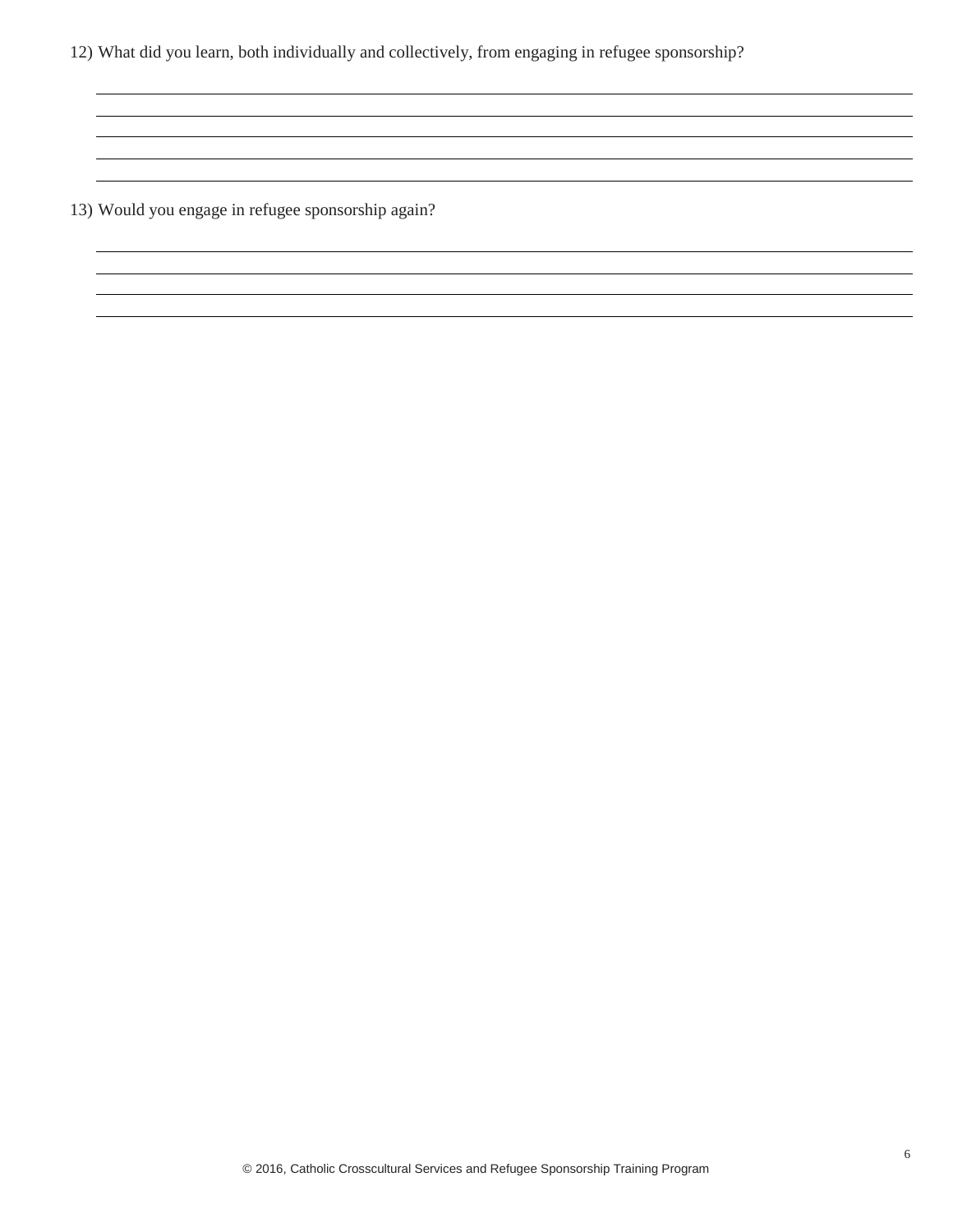# Month 13 Planning – **Checklist**

#### **Health**

- $\Box$  Is the new comer registered with a family doctor?
- $\Box$  Have you provided the new omers with relevant information on vaccinations?
- $\Box$  Do the new comers need counselling or any other mental health support? If so, have you made the appropriate referrals or provided them with the relevant information on how to access these services?
- Do the newcomers have any remaining medical needs that need to be addressed? If so, have you made a referral or provided them with the relevant information on how to access the necessary services?
- $\Box$  Do the new comers know how to contact emergency services in cases of emergency?
- $\square$  Do the new comers know how to navigate the medical system?
- $\Box$  Do the new comers require any dental care?
- $\square$  Do the new comers understand that their benefits through the Interim Federal Health Program (IFHP) will end after month 12?
- $\square$  Do the new comers know what they are entitled to through their provincial health insurance?

#### **English Language Classes**

- $\Box$  Do the new comers wish to continue with ESL classes?
	- o Would the newcomers like to engage in any further or advanced ESL classes?
- $\Box$  Do the new comers know how to access ESL classes if they need them at a later date?

### **Education**

- $\Box$  Are the new comers interested in continuing with ESL classes? Do they know how to register for further classes?
- $\Box$  Are any children that are now old enough enrolled in school?
- $\Box$  If new comers have moved or will move, have you assisted them to enroll their children in school?
- $\Box$  Do the new comers wish to pursue further studies? If so, have you provided them with the relevant information on courses and institutions?
- $\Box$  Are the new comers aware of the various vocational programs and academic courses they are able to access?
- $\Box$  Are there any specific educational needs that need to be addressed before the end of the sponsorship period?
- $\square$  Do the new comers need your support to find volunteer opportunities in their field?

### **Employment**

- $\Box$  Are the new comers employed?
	- o If not, what can be done before the end of the sponsorship period to assist the newcomers with finding employment or self-employment?
- $\Box$  Are the new comers aware of any relevant bridging courses and vocational training opportunities?
- $\Box$  Are new comers aware of Canadian professional licensing requirements for their profession or vocation?
- $\Box$  Are new comers aware of their rights as an employee, or their responsibilities as an employer?
- $\Box$  If new comers are working or will work in the future, do they know how to arrange for child care?